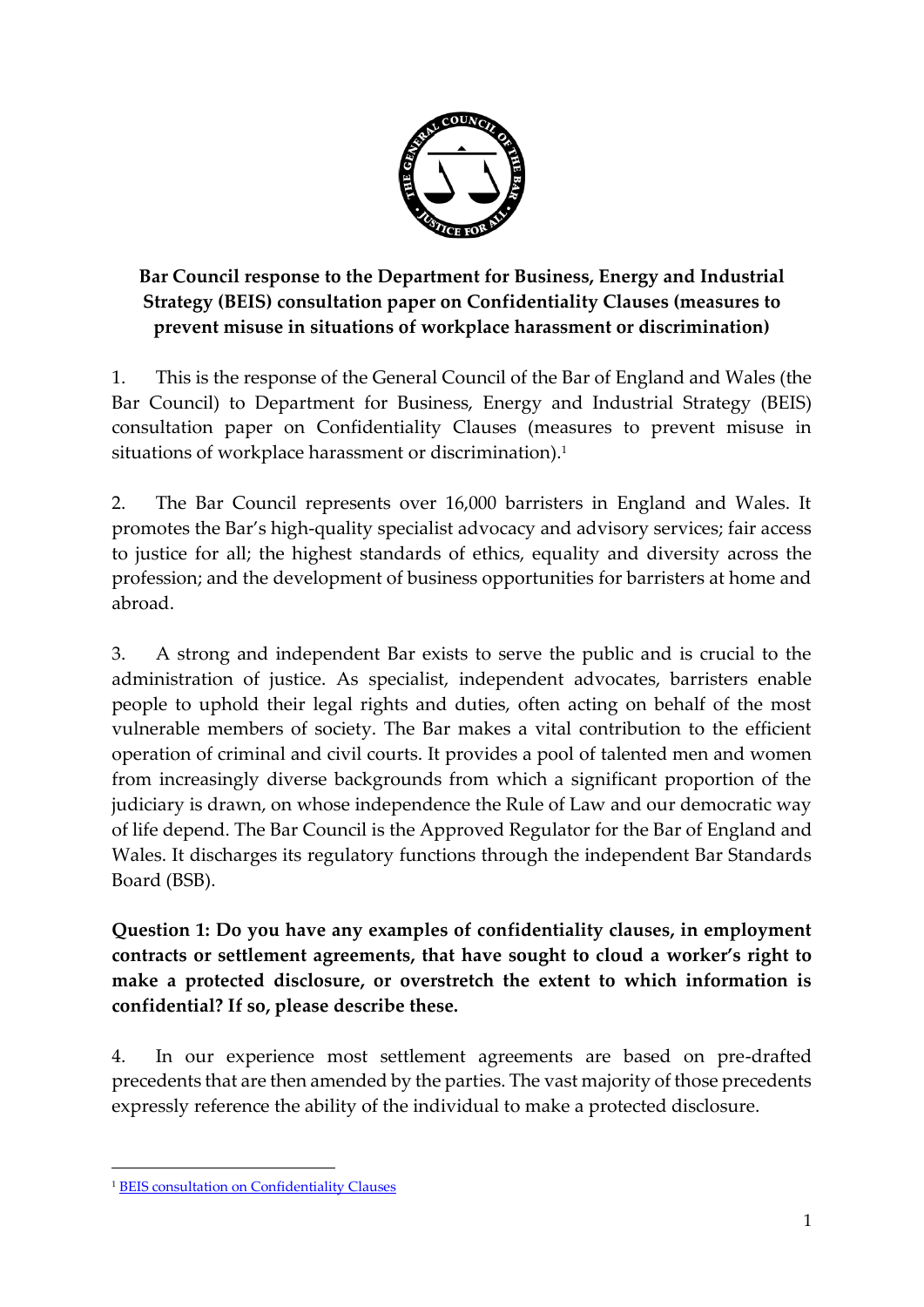5. Where this is not positively stated in the agreement, other wording often remains, e.g. "the parties agree to keep the fact of and terms of this agreement confidential, save as permitted by law." This, arguably, does no more than make explicit the position at common law having regard to public policy, but in a field in which claimants are frequently in person and without the benefit of legal aid or advice, we consider that clarity is a desirable aim.

# **Question 2: In your view, should all disclosures to the police be clearly excluded from confidentiality clauses? Why?**

6. It is right that any clause which seeks to prevent a disclosure to the Police is unlawful.

7. We would urge caution in requiring prescriptive exemptions to be positively stated. There are a number of organisations to whom a disclosure could not be excluded, for example, the National Crime Agency or HMRC that could fall outside the definition of 'Police'.

# **Question 3: What would be the positive and negative consequences of this, if any?**

8. One issue might arise in the context of the Police as an employer (using the term loosely as Police Officers are office holders, though civilian staff and PCSO's are employed) and the extent to which any restriction caused difficulty in interpreting any clause relating to the Police.

9. A further issue could arise in the context of the Police being utilised as a method of getting information into the public domain where no criminal offence has been committed. Is the fact of the report to the Police confidential? Is the content of the report to the Police confidential? Is there a hope in a particularly notorious case that someone in the Police would leak the information?

10. The key positive point is that it is in the public interest for people to be able to report matters to the Police without restriction. It is hard to see what negative consequence there is in this regard.

#### **Question 4: Should disclosures to any other people or organisations be excluded?**

11. Creating an exhaustive list is problematic for the reasons identified above. Ideally clauses should permit disclosures "as permitted or required by law" or words to that effect. This is what is often seen in practice in employment settlements.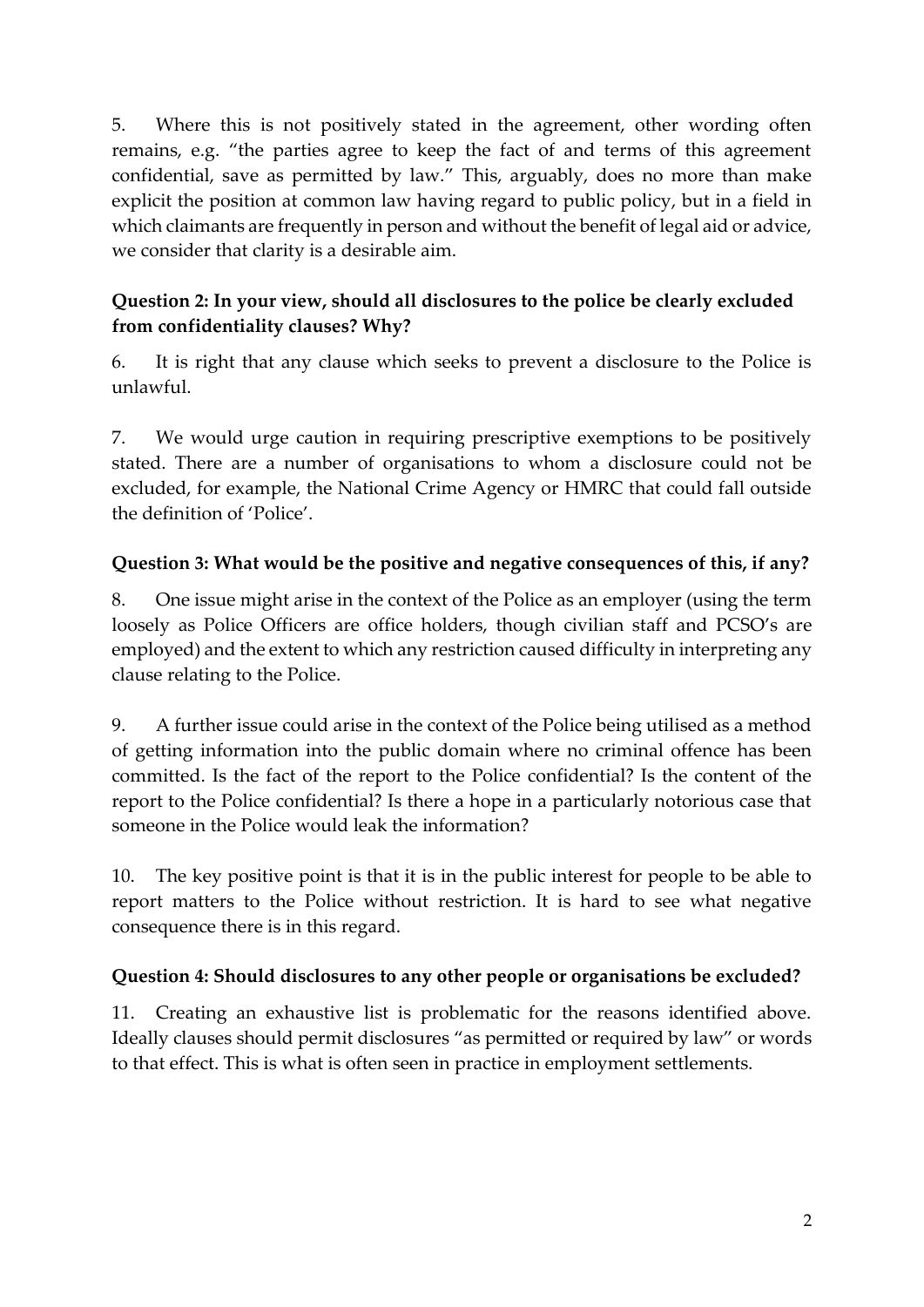#### **Question 5: Are there any other limitations you think should be placed on confidentiality clauses, in employment contracts or settlement agreements?**

12. Not over and beyond a prohibition on attempting to prevent disclosures permitted or required by law.

# **Question 6: Do you agree that all confidentiality clauses in settlement agreements, and all written statements of employment particulars, should be required to clearly highlight the disclosures that confidentiality clauses do not prohibit?**

13. No. We consider that a prescriptive and exhaustive list is problematic. We would prefer wording such as "except as permitted or required by law" and also to include language emphasising that public interest disclosures as defined in law are permitted. This would be sufficiently wide to offer protection to the individual. It would be sensible to define the meaning of 'public interest disclosure' so that a party to such an agreement does not simply take their own (subjective) view as to what that might mean. It has often been said that that which is of interest to the public is not necessarily that which is in the public interest.

#### **Question 7: As part of this requirement, should the Government set a specific form of words?**

14. No. This would be too prescriptive save for the caveat expressed in paragraph 6 above.

#### **Question 8: Do you agree that the independent advice a worker receives on a settlement agreement should be specifically required to cover any confidentiality provisions?**

15. Arguably, advice on the "terms and the effect of the proposed agreement…" contained within s.203(3)(c) Employment Rights Act 1996 and s.147(3)(c) Equality Act 2010 means that regulated advisers currently have a duty to advise in relation to this point already.

16. If this point were to be clarified further, we do not have any principled objections to an express statutory provision requiring the individual to be advised in relation to the confidentiality provisions. Indeed, this may be desirable.

17. We would note that whilst there are statutory requirements in relation to the identity of the person who is advising the individual on the settlement agreement, there is no statutory requirement in relation to the identity of the adviser (regulated or otherwise) that is drafting the agreement.

18. The consultation also needs to consider the use of confidentiality provisions in ACAS COT3s. In those circumstances the individual may have had a brief phone call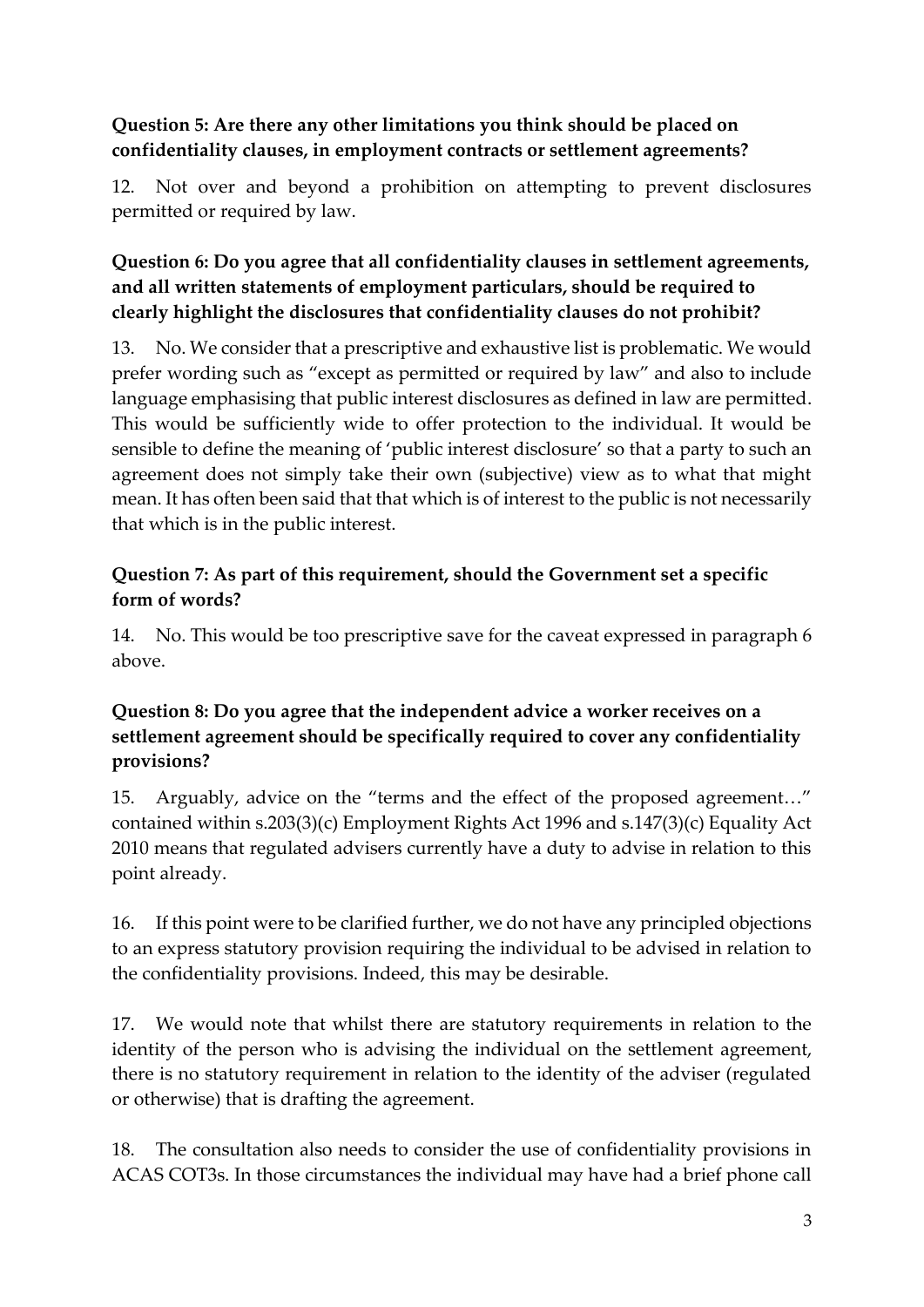with ACAS. They are unlikely to have received written advice in relation to the confidentiality clause and if they have received advice it is from an ACAS adviser and not a regulated lawyer.

### **Question 9: Do you think a confidentiality clause within a settlement agreement that does not meet any new wording requirements should be made void in its entirety? What would be the positive and negative consequences of this?**

19. Drawing upon our experience in restraint of trade cases, where one clause is found to be void, an attempt will be made in a subsequent clause to provide for the enforceability of the clause or the obligation, notwithstanding the unenforceability of any part of it.

20. Settlement agreements are often structured in a manner so that separate consideration is provided for confidentiality.

21. Such a voiding process could possibly be overcome by drafting additional clauses in the same agreement without the potentially void element or providing for the enforceability of the obligation as a separate clause. In effect, a second attempt within the same agreement.

22. Whilst legal clarity would be welcome, we would caution against any approach that would simply serve to increase the complexity of the drafting process or encourage satellite litigation, for example as occurred previously in consumer credit law when mandatory statutory requirements led to expensive and complex litigation. The consequence of this proposal would be to increase the number of clauses and the complexity of such clauses in any agreement. That is not a desirable policy outcome.

# **Question 10: Do you agree with our proposed enforcement mechanism for confidentiality clauses within employment contracts? What would be the positive and negative consequences of this?**

23. We agree that this would be one method of encouraging parties to comply with their legal obligations. It would possibly have some deterrent effect, though it is more likely to have a punitive effect on those who did not understand their legal obligation rather than a significant and widespread deterrent effect on those seeking to draft clauses that would be unlawful under the new law.

# **Bar Council 29 April 2019**

*For further information please contact Sarah Richardson, Head of Policy, Regulatory Issues and Law Reform The General Council of the Bar of England and Wales*